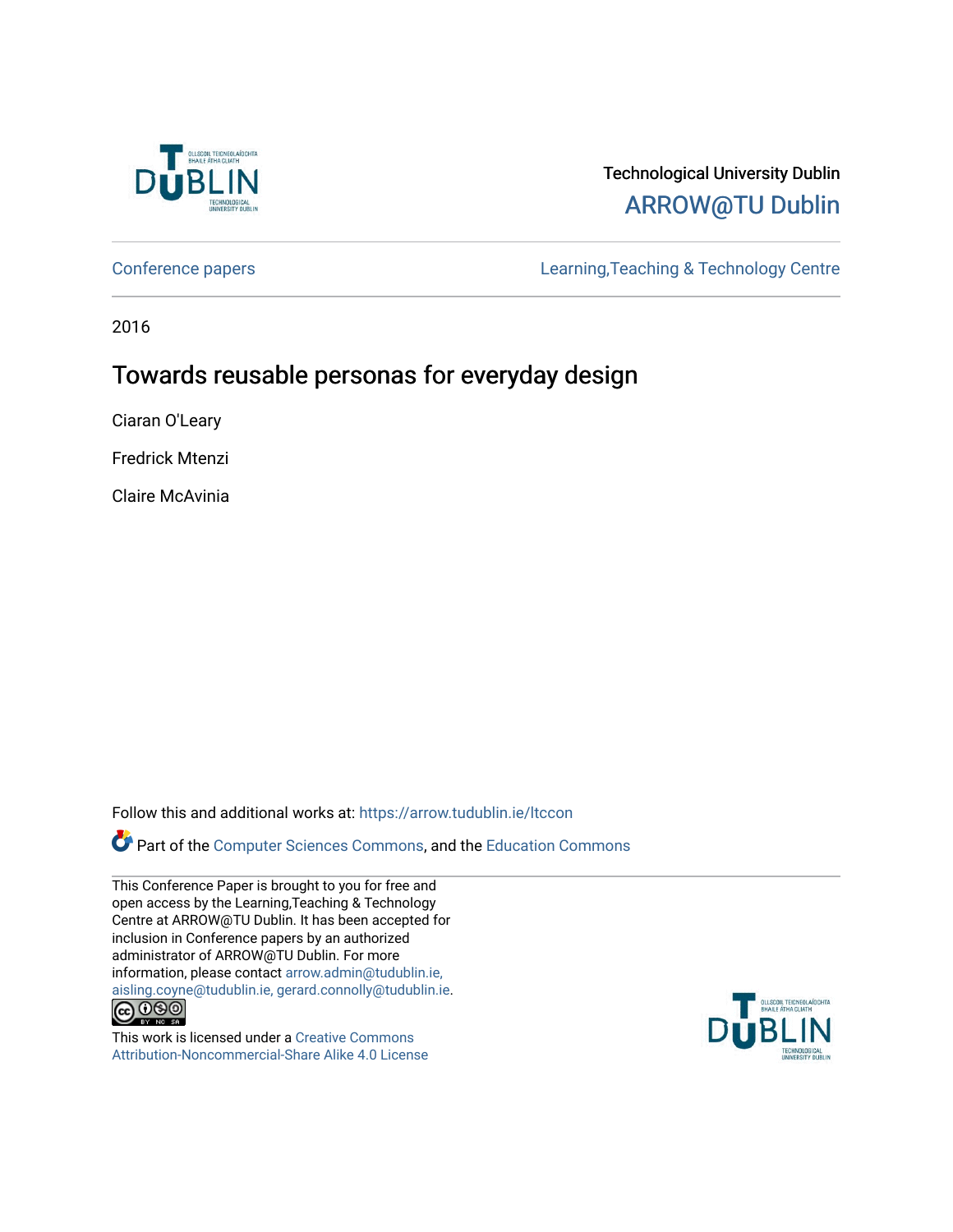# **Towards Reusable Personas for Everyday Design**

#### **Ciarán O'Leary**

Dublin Institute of Technology, Kevin St., Dublin 8, Ireland D08 NF82 ciaran.oleary@dit.ie

#### **Fred Mtenzi**

Dublin Institute of Technology, Kevin St., Dublin 8, Ireland D08 NF82 fredrick.mtenzi@dit.ie

#### **Claire McAvinia**

Dublin Institute of Technology, Aungier St., Dublin 2, Ireland D02 HW71 claire.mcavinia@dit.ie

Permission to make digital or hard copies of part or all of this work for personal or classroom use is granted without fee provided that copies are not made or distributed for profit or commercial advantage and that copies bear this notice and the full citation on the first page. Copyrights for third-party components of this work must be honored. For all other uses, contact the Owner/Author. Copyright is held by the owner/author(s). *CHI'16 Extended Abstracts*, May 07-12, 2016, San Jose, CA, USA ACM 978-1-4503-4082-3/16/05. http://dx.doi.org/10.1145/2851581.2892411

## **Abstract**

Personas are artificial character based representations of user goals, attitudes, motivations and abilities which enable designers to focus their design efforts on key, targeted users. The success of personas in design is due to their capacity to enable designers to empathize with users and understand user goals. Persona development is rooted in the rigorous collection and analysis of data specifically related to the design project being undertaken. New design projects thus require the development of new personas. Since redevelopment is not always achievable attention has turned towards reuse of personas and the underlying data. This paper reports on ongoing research into the development of reusable personas for use by nonexpert, everyday designers. Such designers are regularly faced with small scale but diverse design challenges for which they cannot carry out user research and modelling. They can, however, make use of general, reusable personas developed independently of their current design project.

# **Author Keywords**

Personas; practices; reuse; everyday design

# **ACM Classification Keywords**

H.5.3 Group and Organization Interfaces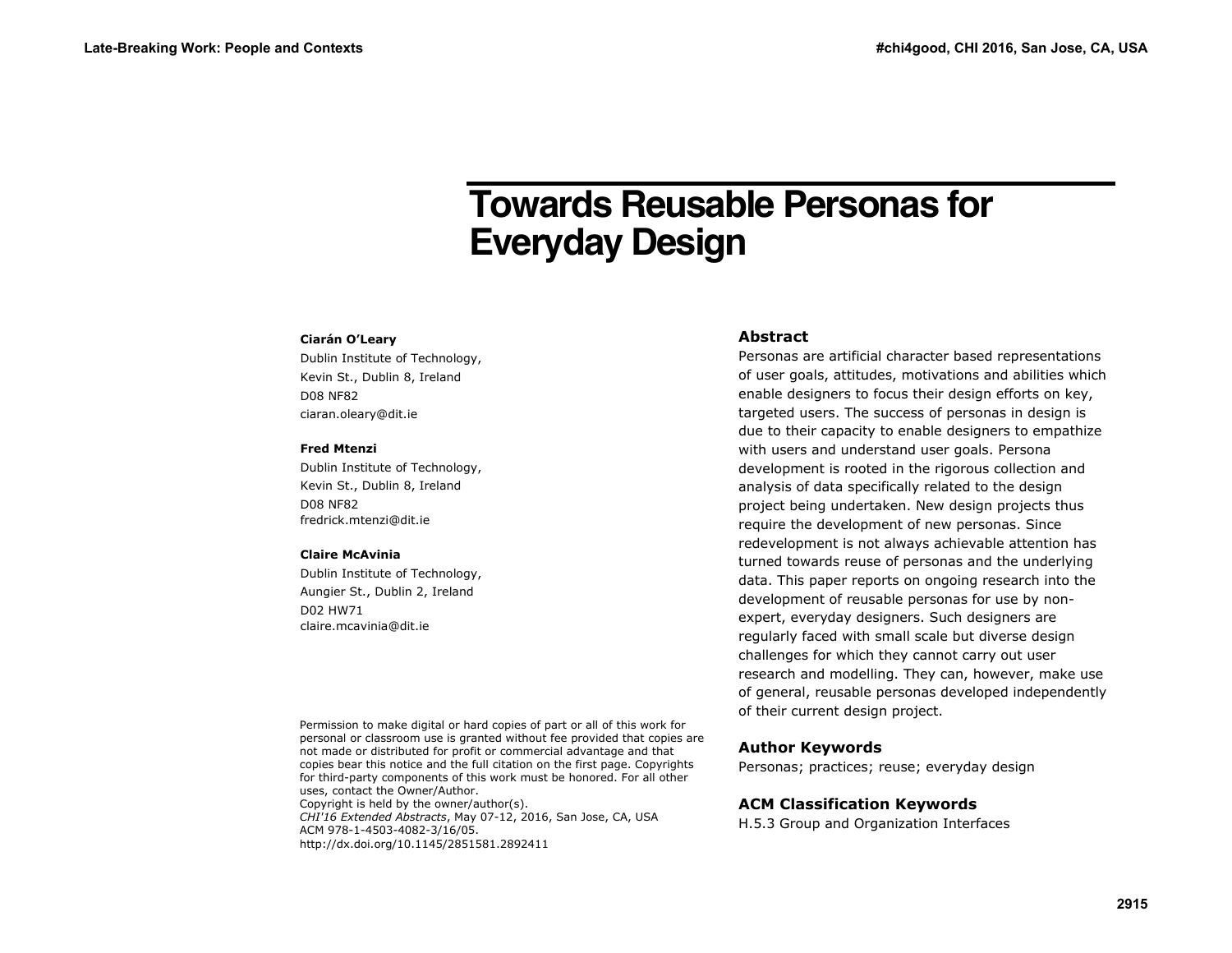#### **Introduction**

This paper describes ongoing work which aims to extend the persona approach to user modelling [6,7] in order to support everyday designers in their design activity. These extended personas represent *populations and practices* rather than *people and products*. They are designed to be reusable for multiple projects, in contrast to conventional personas which are created for specific, focused design projects. They are also designed to provide rich contextual and practical information not typically included in persona descriptions. Consequently, they meet the requirements of a specific type of designer: the everyday designer, as described in the next section.

# **The Everyday Designer**

Design is an activity that is undertaken by those who envision and create a new future. Design is not exclusively undertaken by experts, rather "*everyone designs who devises courses of action aimed at changing existing situations into preferred ones*" [28]. By foregrounding *courses of action* rather than *products* or *services*, design becomes an activity focused on the development of practices in the target population and not an activity exclusively focused on the production of an artifact. Non-expert designers – people untrained in design and unfamiliar with design terminology, tools and techniques, often find themselves in situations where they are required to undertake design "*aimed at changing existing situations into preferred ones*" for a given audience.

Everyday designers are non-expert designers who engage in design for a given population on a regular basis, but in an informal and often unstructured manner. A manager in a company, for example, may be an everyday designer if she undertakes design activities intended to impact upon the practices of her employees. A teacher in a school, similarly, may be an everyday designer for whom his students are the audience. A community leader in a town may be an everyday designer who seeks to design ways to engage local people in community events.

Everyday designers tend not to become involved in large scale, well-resourced design projects. Rather, they design on an ongoing basis and on a small scale for a given user population. The everyday designer aims to design such that they can change the practices of the people in their target audience – for example, encouraging employees to collaborate differently, or students to engage better with the learning process, or residents of a town to communicate more effectively. The everyday designer is not interested in individual goals to the same degree that the product designer is. Instead, the everyday designer is interested in the practices currently undertaken in the population across a broad spectrum of activity. An understanding of the existing practices can enable the everyday designer to look at ways to extend or modify those practices to meet their design goal. As an example, knowledge of the use of mobile devices in the population can enable the everyday designer to consider ways to develop enhanced collaboration practices.

Everyday designers, therefore, require an understanding of *populations and practices*; not *people and products*. They require simple, accessible methods for developing this understanding, since they are unlikely to engage with design documentation in the way an expert designer would. Due to their simplicity, their narrative structure, and their effectiveness in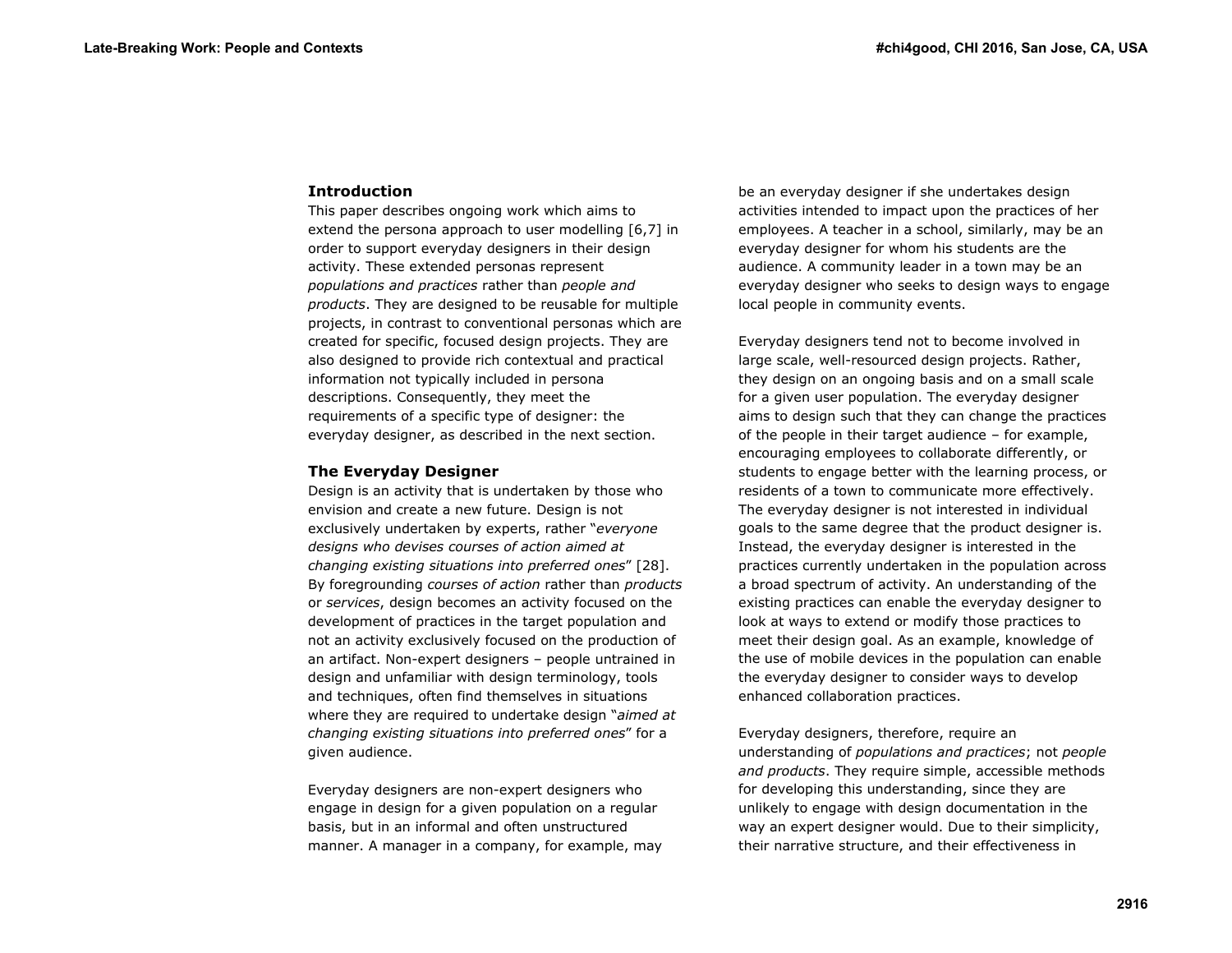design, *personas* represent an appealing medium through which to communicate this information to everyday designers.

#### **Personas**

Personas [6,7] are archetypal users developed at the user research stage of a design project. They are rounded fictional characters developed using data collected from real users typically using ethnographic methods such as observation and in-depth interviews. Personas are represented using largely informal narrative and artifactual methods. Personas can be designated with different status levels in a design project with one or more primary personas selected as key design targets. The power of the persona approach is due to the empathy which such well-designed characters can invoke in designers and other stakeholders in the design process. By empathizing directly with a character, supporters of the persona approach [3,12,13,19] argue that the designer is enabled to project the character into future usage scenarios where their behavior can be predicted and shaped through the product or service being designed. Personas are designed with a particular product (or service) in mind. The persona descriptions and goals are directly linked to that product e.g. a shoe-shopping website. Personas, in that sense, are about *people and products*.

Personas were introduced to the interaction design community by Cooper and colleagues [6,7] to address concerns regarding designers' failure to understand and relate to users' motivations, attitudes, abilities and ultimately, their goals. Personas are developed by identifying behavioral patterns in research data and clustering users accordingly, as shown in the middle

layer of figure 1. Personas are used to answer questions with a focus on *people and products*, such as:

- . *What does the user want to achieve when using a shopping app?*
- . *What does the student want from an online course?*
- . *What does the seller want to achieve in an online auction site?*

| Layer 3<br><b>Personas</b>                       | Rich, narrative descriptions of<br>characters representing each of the<br>clusters.                                            |
|--------------------------------------------------|--------------------------------------------------------------------------------------------------------------------------------|
| Layer 2<br><b>Behavioral</b><br><b>Variables</b> | Identifying dimensions along which<br>users behaviors differ. Used to form<br>clusters of users.                               |
| Layer 1<br><b>Data</b>                           | Collected from interviews,<br>observations, survey etc., to<br>understand behaviors relevant to the<br>product being designed. |

Figure 1: Layers in the persona development process.

# **Persona Variations**

Over time, researchers and practitioners have appropriated the persona approach in a variety of ways to suit specific design projects with many challenging some of the assumptions and principles upon which the original method was based. This includes challenges regarding the *reuse* of personas across projects and the incorporation of *contextual* information into persona descriptions.

Reuse refers to the use of personas or the research data collected for persona development for more than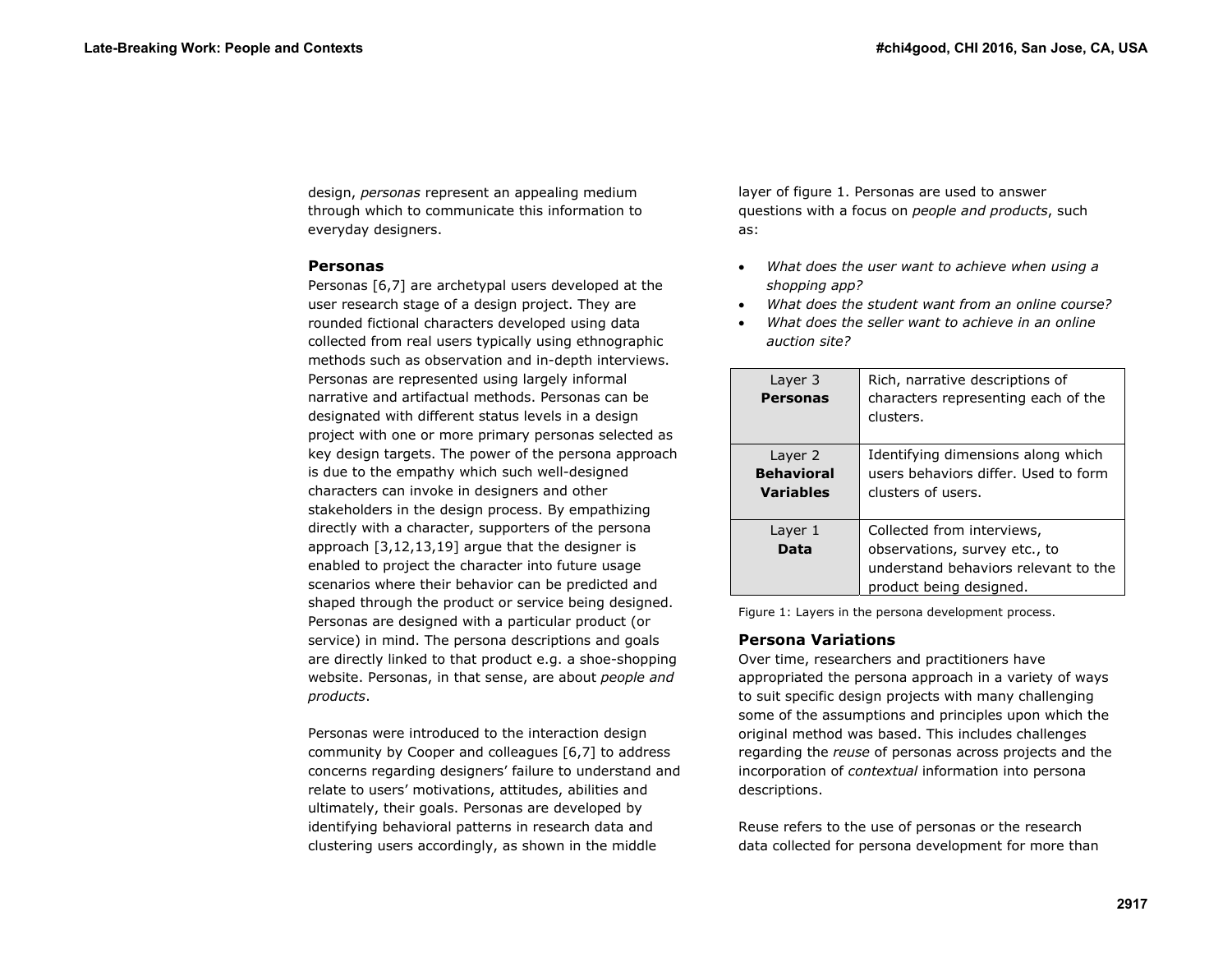one project. Cooper argues against reuse since a reusable persona would need to "*be based upon research concerning the usage contexts for all the products*" [6 p. 82]. He also identified clustering of behavior patterns across multiple product contexts as a major challenge and argues that reusable personas would be neither concise nor coherent. This may also lead to personas becoming stereotypical [30] or superficial [20]. This view contrasts with the approach of some practitioners who recommend looking at existing personas to see if and how they can be reused [1,24] in new projects without "*stretching the reuse*" of personas [23]. For example, a survey of design companies [19] identified that most companies surveyed who were using personas developed a cast of personas who they drew from in new projects, akin to methods for pooling and reusing personas described elsewhere [15]. Others cite the reuse of data rather than the finished persona as the preferred route, with designers revisiting data previously collected for the new design project [25,31].

Context refers to the inclusion of information about the environment alongside the personas. This type of information is often provided in scenarios [4], but these are typically focused on specific behavioral goals or are used for envisioning future use. Context is important because it recognizes that the individual has relationships with other people and things which guide their behavior and inform their goals. Much of what people do, it can be argued, is due to their social and material setting as much as it is to their personal goals and motivation [11,21]. Separating the persona from their context results in a much reduced picture being offered to designers who use those personas. Cooper argued against the need for relationships between

personas, preferring individual, unrelated personas. Giboin [9], however, references a no-longer-available document from Cooper which described *Organizational Personas* as a representation of a fictional organization with which a persona has a relationship. Similar contextual modelling efforts include the design of ecosystems for personas within which they act to achieve their goals [5], the modelling of technology [2], and the modelling of user-designer relationships [8]. Various methods for modelling groups and collaboration have been published [9,10,16,18,25], each seeking to address contextual issues and the setting within which the persona is situated.

# **Requirements for Personas for Everyday Design**

Everyday designers do not generally carry out user research and will often rely on intuition or selfreference when designing for their audience. They may also lack sufficient understanding of diversity in the population and environment, assuming homogeneity where this is not the case. This limits the effectiveness of their design, in particular when they need to make decisions about practices about which they have little expertise e.g. the use of technology in their audience.

Personas can help everyday designers in empathizing with their users and gaining an understanding of diversity in the population. Conventional personas will not, however, provide everyday designers with the rich information they require about the practices which are enacted in the population. The everyday designer is interested in practices because existing practices provide everyday designers with a vehicle through which they can seek to create future practices. Because of their social and material constitution, practices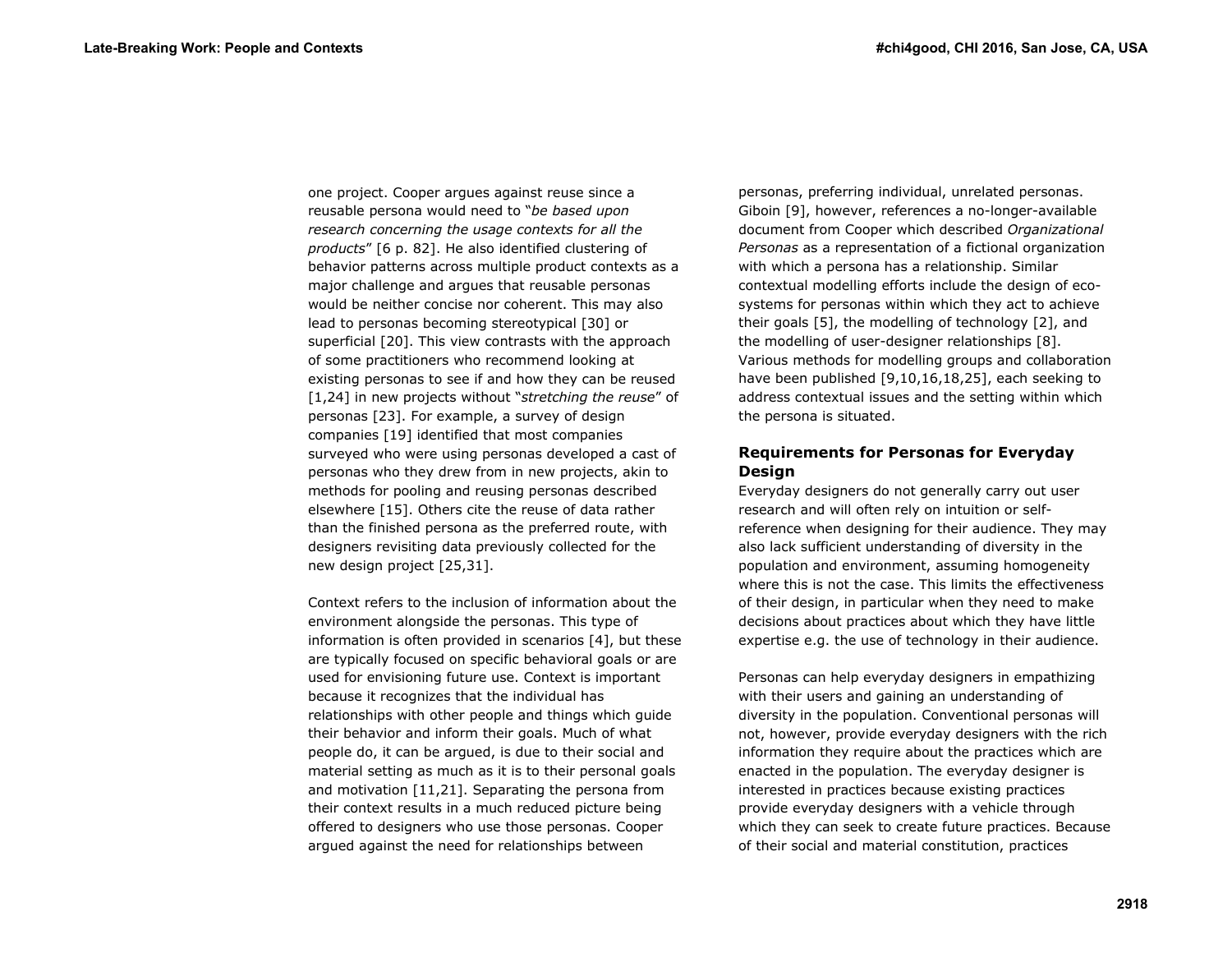additionally provide rich contextual information often found lacking in persona models. Everyday designers require personas which can be reused on multiple occasions. Everyday designers, as non-experts, may not invest the time required to either develop or learn about new sets of users, but instead may root their knowledge of users in a model which they learn once. Everyday designers require personas which answer questions such as the following:

- . *How to professors use technology?*
- . *How do teenagers communicate?*
- . *How to older people access government services?*

These questions contrast with those listed for conventional personas. The focus here is on *populations and practices*, not just *people and products*.

#### **Practices**

Practices are socially constructed, shared, practical understandings of how to do something (whether that is how to greet with a handshake or how to ride a bicycle, as examples) [17,22,27]. Practical knowledge doesn't exist independently of its enactment in a situated environment but an understanding of practice can be gained through observation of the practice being enacted. Its evolution and dynamics can be investigated through methods of inquiry such as interviews and document analysis. Posthumanist accounts of practices recognize the contribution of materiality (such as a bicycle, a laptop or a search engine) to the formation and dynamics of practices [21,29]. Practices therefore have multiple elements and dimensions, and are not simply human behaviors. A widely referenced description of practices, referring to these multiple dimensions is:

*"A routinized type of behavior which consists of several elements interconnected to one other: forms of bodily activities, forms of mental activities, things and their use, a background knowledge in the form of understanding, know-how, states of emotions and motivational knowledge"* [26]

In a field traditionally focused on the interaction between the human and the computer, the practice lens forces a shift in perspective for the HCI researcher who seeks to understand what is happening in a setting that involves humans, computers, other material and a historical trace which has led to the moment under investigation [14,17,22].

## **Reusable Personas for Everyday Design**

Personas which meet the requirements for everyday designers are developed according to the three layers shown in Figure 2, in contrast to the three layers for conventional personas shown earlier in Figure 1.

The essential difference between these personas and conventional personas is that they are centered on an inquiry into the practices in a given setting, including the components of the practice (social, material etc.), the enactment of the practice and the history or career of the practice. Once investigated, the practice is documented using an accessible, narrative approach comparable to scenarios and stories [4]. Using these descriptions, the designer can access information about practices such as *working from home*, *checking email on mobile phone*, *sharing information on social media*. Importantly, these are not just behavioral variables used to cluster individuals – they are full narrative descriptions of practices which emerged in the social, material, cultural and historical context.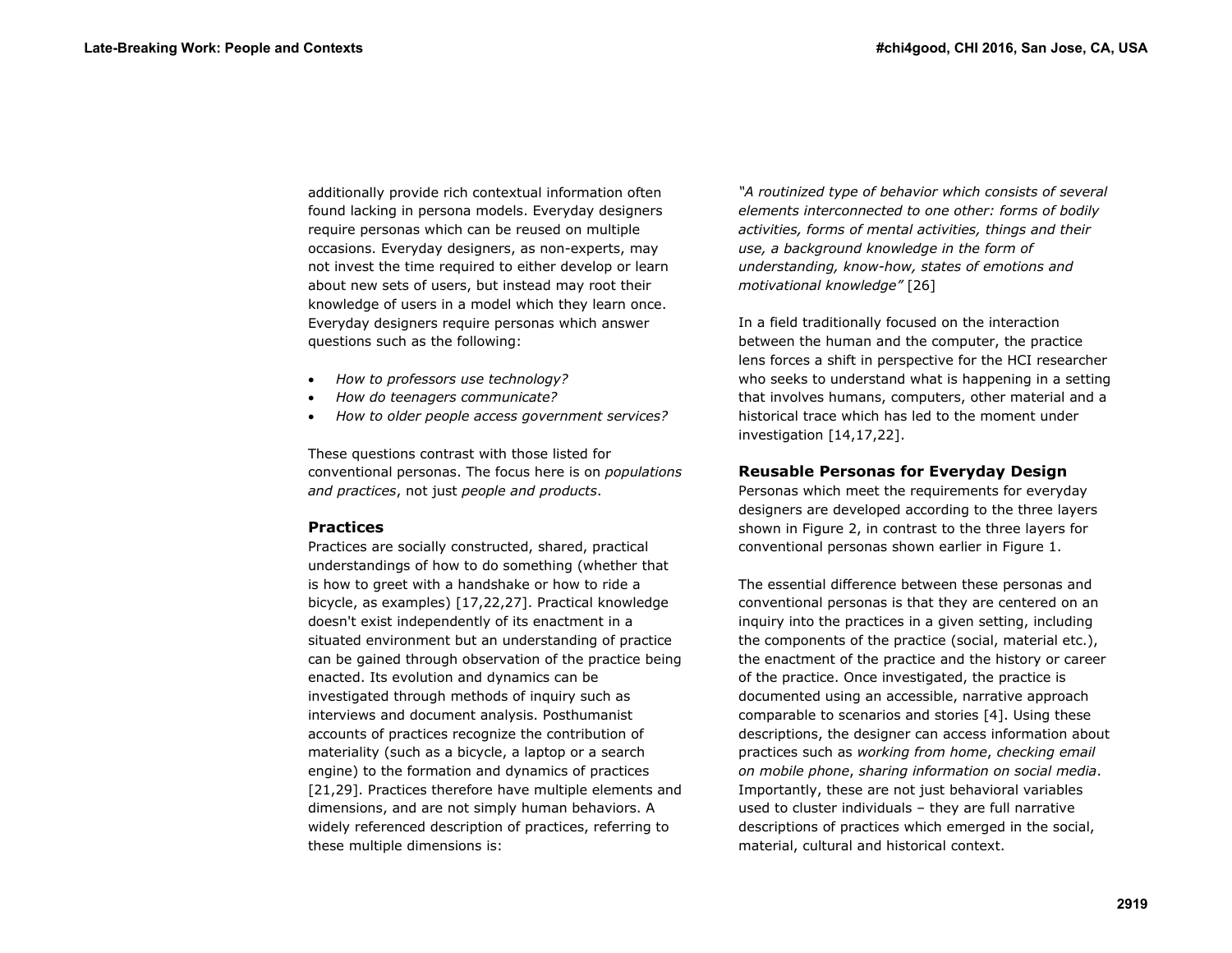| Layer 3<br><b>Personas</b> | Rich, narrative descriptions of the<br>meeting points of clusters of<br>practices. May be a group or an<br>individual. Used to communicate |
|----------------------------|--------------------------------------------------------------------------------------------------------------------------------------------|
|                            | practices to everyday designers.                                                                                                           |
| Layer 2                    | Rich, narrative description of the                                                                                                         |
| <b>Practices</b>           | practices which emerged from the                                                                                                           |
|                            | data. Practice descriptions document                                                                                                       |
|                            | components, dynamics and                                                                                                                   |
|                            | enactments of practice.                                                                                                                    |
| Layer 1                    | Collected from interviews,                                                                                                                 |
| Data                       | observations, survey etc., to                                                                                                              |
|                            | understand components, dynamics                                                                                                            |
|                            | and enactment of practices.                                                                                                                |

Figure 2: Alternative layers in the persona development process.

The top layer is occupied by personas, as before. Personas now, however, represent meeting points for practices, and consequently typically represent individuals who engage in multiple practices. They could also, however, represent groups, technologies, or material artifacts involved in multiple practices. The narrative description of the persona is derived from the information in the practice descriptions, and enables the everyday designer to acquire an understanding of the person, their goals, their practices, their motivations and so on. The personas remain connected to their practices, however, meaning that the everyday designer can access the middle layer and the detailed narratives describing the practices.

This approach requires a much broader study than typically takes place in persona development. Each of the practices have a scope comparable to the scope of a conventional persona development project.

Collectively, they capture a range of diverse practices which are undertaken by the population being studied.

The everyday designer is not involved in the development of the personas – this is an activity undertaken by design experts. The everyday designer will, however, engage with personas to understand the diversity of practice in the population, to identify practices which can be leveraged in their own design activity, and to empathize with the people for whom they are designing.

The everyday designer gets to know their personas once and continues to engage with them over time. They do not need to engage with new personas for every design project.

# **Summary**

This paper describes a proposed extension to the persona approach which draws on relevant literature on personas, practices and design. An early version of this approach was previously trailed for a project which sought to develop personas which model how academic staff in a university use technology, with the aim of enabling everyday designers in the university to make better use of technology when designing for that population.

Further inquiry into that setting is ongoing and will lead to the development of complete personas modelling the population and practices.

Future work will also explore the development of tools which enable effective engagement between everyday designers and the model of personas described here.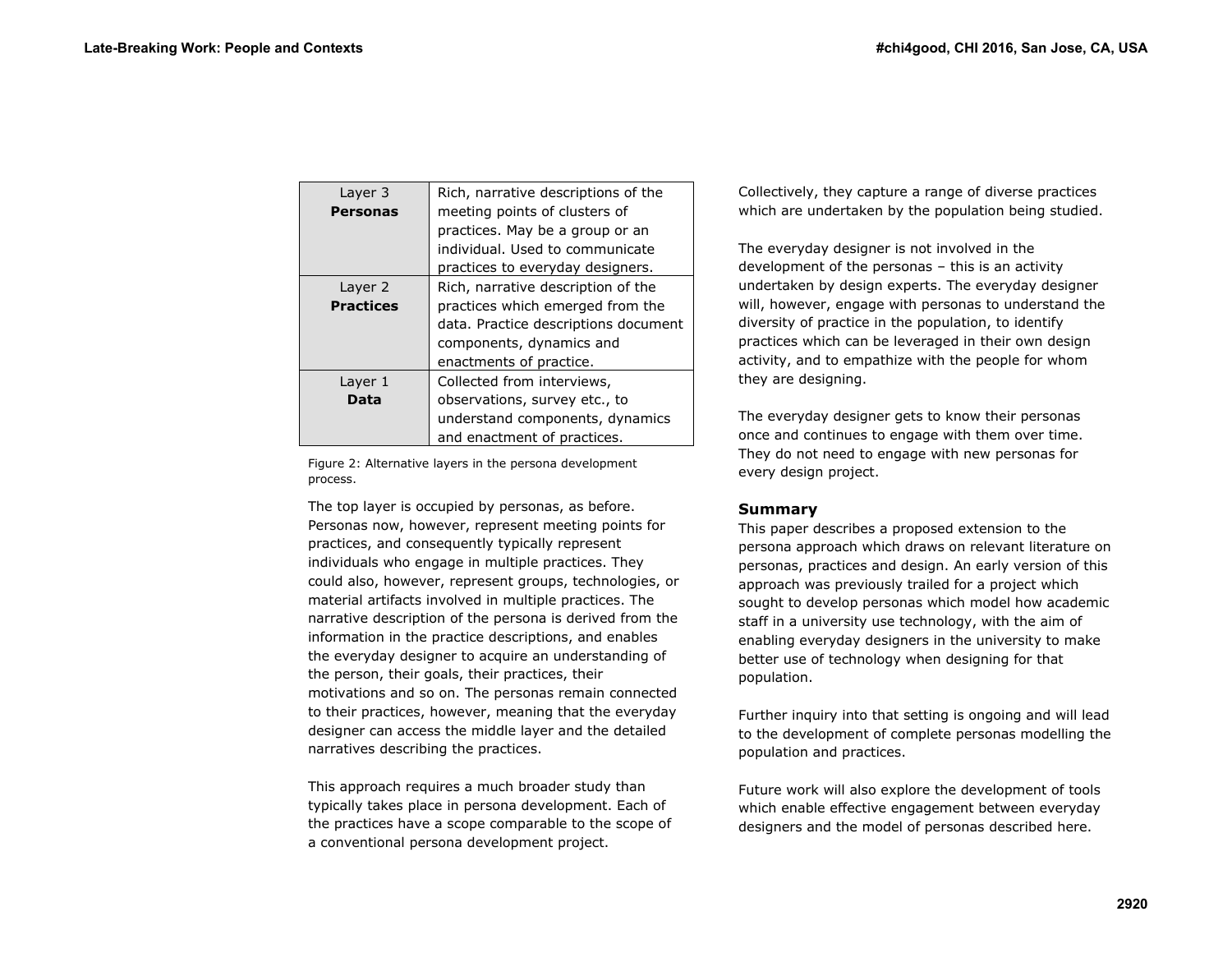# **References**

- 1. A. Cooper, The inmates are running the asylum: Why high-tech products drive us crazy and how to restore the sanity, vol. 261 Sams Indianapolis, 1999.
- 2. A. Cooper, R. Reimann, and D. Cronin, About Face 3: The Essentials of Interaction Design. John Wiley & Sons, 2007.
- 3. H. A. Simon, The sciences of the artificial, vol. 136 MIT press, 1969.
- 4. J. Campos and A. Paiva, "A personal approach: the persona technique in a companion's design lifecycle," in Human-Computer Interaction– INTERACT 2011, Springer, 2011, pp. 73–90.
- 5. J. Grudin and J. Pruitt, "Personas, participatory design and product development: An infrastructure for engagement," in PDC, 2002, pp. 144–152.
- 6. R. Gudjonsdottir, "Personas and Scenarios in Use," 2010.
- 7. L. Nielsen and K. Storgaard Hansen, "Personas is applicable: a study on the use of personas in Denmark," in Proceedings of the 32nd annual ACM conference on Human factors in computing systems, 2014, pp. 1665–1674.
- 8. P. Turner and S. Turner, "Is stereotyping inevitable when designing with personas?," Des. Stud., vol. 32, no. 1, pp. 30–44, 2011.
- 9. L. Nielsen, "Engaging personas and narrative scenarios," PhD Ser., vol. 17, 2004.
- 10. T. Adlin and J. Pruitt, The Essential Persona Lifecycle: Your Guide to Building and Using Personas: Your Guide to Building and Using Personas. Morgan Kaufmann, 2010.
- 11. J. Pruitt and T. Adlin, The persona lifecycle: Keeping people in mind throughout the design process. San Francisco, CA: Morgan Kaufmann Publishers, 2006.
- 12. J. Pruitt and J. Grudin, "Personas: practice and theory," in Proceedings of the 2003 conference on Designing for user experiences, 2003, pp. 1–15.
- 13. N. Khalayli, S. Nyhus, K. Hamnes, and T. Terum, "Persona based rapid usability kick-off," in CHI'07 extended abstracts on Human factors in computing systems, 2007, pp. 1771–1776.
- 14. C. Putnam, B. Kolko, and S. Wood, "Communicating about users in ICTD: leveraging HCI personas," in Proceedings of the Fifth International Conference on Information and Communication Technologies and Development, 2012, pp. 338–349.
- 15. P. Warnestal, P. Svedberg, and J. Nygren, "Coconstructing child personas for health-promoting services with vulnerable children," in Proceedings of the SIGCHI Conference on Human Factors in Computing Systems, 2014, pp. 3767–3776.
- 16. J. M. Carroll, Making use: scenario-based design of human-computer interactions. MIT press, 2000.
- 17. A. Giddens, "The Constitution of Society: Outline of the Theory of Structuration," 1986.
- 18. W. J. Orlikowski, "Sociomaterial Practices: Exploring Technology at Work," Organ. Stud., vol. 28, no. 9, pp. 1435–1448, Sep. 2007
- 19. A. Giboin, "Emphasizing dysfunctional group dynamics in collaboration personas: specification of an approach," in CHI'13 Extended Abstracts on Human Factors in Computing Systems, 2013, pp. 121–126.
- 20. G. Cheung and J. Huang, "Starcraft from the stands: understanding the game spectator," in Proceedings of the SIGCHI Conference on Human Factors in Computing Systems, 2011, pp. 763–772.
- 21. S. Bødker and C. N. Klokmose, "From Persona to Techsona," in Human-Computer Interaction– INTERACT 2013, Springer, 2013, pp. 342–349.